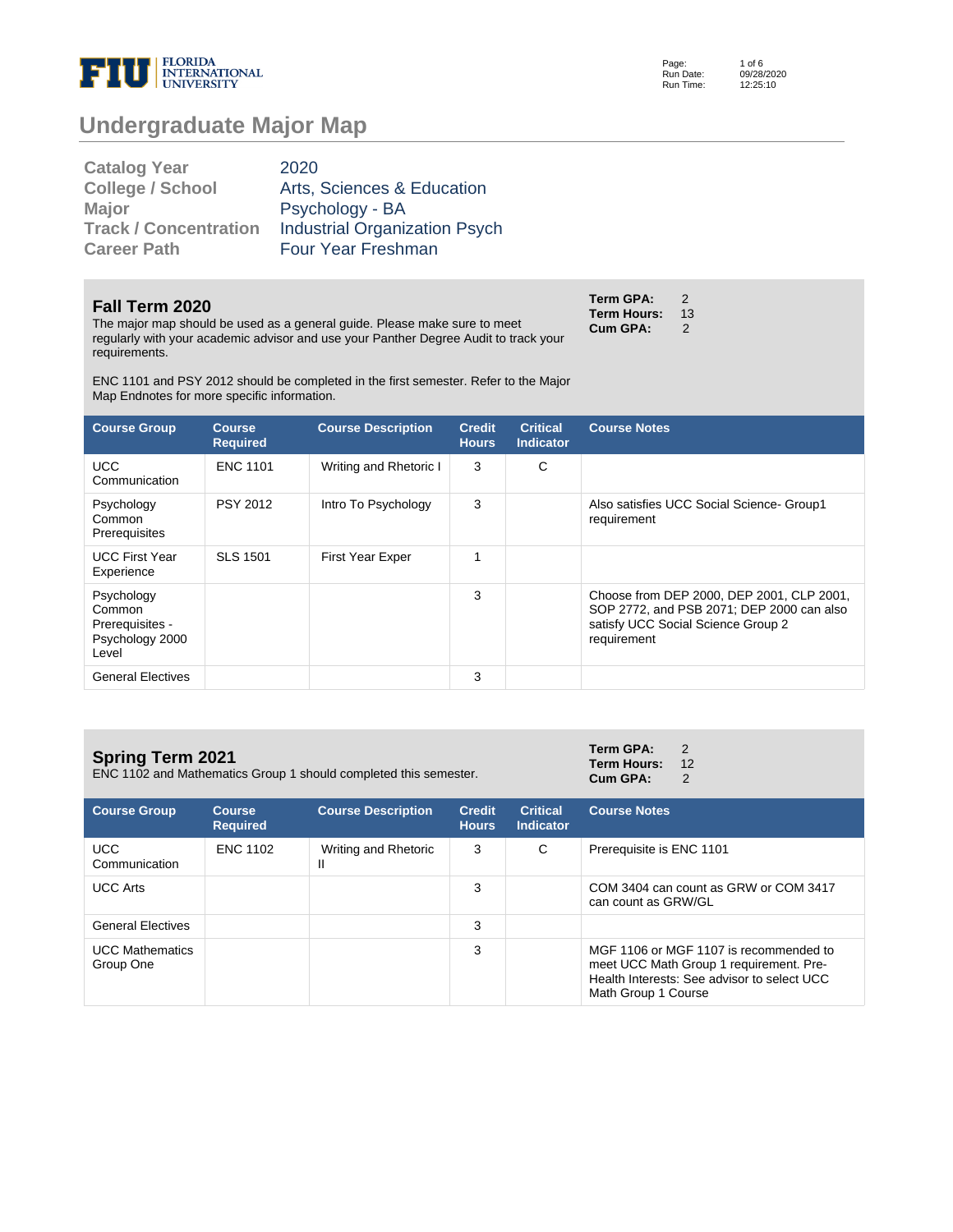

#### **Summer Term 2021**

By end of Summer 1 student should have 30 credits or more. Use this semester to catch up on coursework and/or satisfy the 9 credits summer requirement (if needed). (3) See endnotes. May use electives to satisfy Global Learning (GL) or Gordon Rule with Writing (GRW) requirements. Please speak with your advisor.

| Term GPA:   | 2 |
|-------------|---|
| Term Hours: | 9 |
| Cum GPA:    | 2 |

**Term GPA:** 2 **Term Hours: 13<br>Cum GPA: 2 Cum GPA:** 

| <b>Course Group</b>                  | <b>Course</b><br><b>Required</b> | <b>Course Description</b> | <b>Credit</b><br><b>Hours</b> | <b>Critical</b><br><b>Indicator</b> | <b>Course Notes</b>                                                                                    |
|--------------------------------------|----------------------------------|---------------------------|-------------------------------|-------------------------------------|--------------------------------------------------------------------------------------------------------|
| 3000-4000 Level<br><b>Electives</b>  |                                  |                           | 3                             |                                     |                                                                                                        |
| <b>General Electives</b>             |                                  |                           | 3                             |                                     |                                                                                                        |
| <b>UCC Humanities -</b><br>Group Two |                                  |                           | 3                             |                                     | May satisfy Gordon Rule with Writing (GRW)<br>requirement and/or GL. Please speak with your<br>advisor |

#### **Fall Term 2021**

May use UCC Humanities or Social Science course to satisfy the Global Learning requirement. (2) See Endnotes

STA 2122 should be completed this semester. (9) See Endnotes

Human Biology Psychology Pre-requisite. (9) See Endnotes

| <b>Course Group</b>                       | <b>Course</b><br><b>Required</b> | <b>Course Description</b> | <b>Credit</b><br><b>Hours</b> | <b>Critical</b><br><b>Indicator</b> | <b>Course Notes</b>                                                                                                                                      |
|-------------------------------------------|----------------------------------|---------------------------|-------------------------------|-------------------------------------|----------------------------------------------------------------------------------------------------------------------------------------------------------|
| <b>UCC Humanities</b><br>Group One        |                                  |                           | 3                             |                                     | May satisfy Gordon Rule with Writing (GRW)<br>requirement or GL. Please speak with your<br>advisor                                                       |
| <b>UCC Social</b><br>Science Group<br>Two |                                  |                           | 3                             |                                     | May satisfy Gordon Rule with Writing (GRW)<br>requirement or GL. Please speak with your<br>advisor                                                       |
| Psychology<br>Common<br>Prerequisites     | <b>BSC 2023</b>                  | Human Biology             | 3                             |                                     | BSC 2023 satisfies UCC Natural Science Group<br>2 requirement. Pre-Health Interests: See<br>advisor to choose UCC Natural Science Group<br>2 course      |
| Psychology<br>Common<br>Prerequisites     | <b>BSC 2023L</b>                 | Human Bio Lab             | 1                             |                                     | BSC 2023L satisfies UCC Natural Science Lab<br>Group 2 requirement. Pre-Health Interests: See<br>advisor to choose UCC Natural Science Group<br>2 course |
| Psychology<br>Common<br>Prerequisites     | STA 2122                         | Stat for Behav Scien      | 3                             | C                                   | STA 2122 will meet UCC Mathematics Group 2<br>requirement                                                                                                |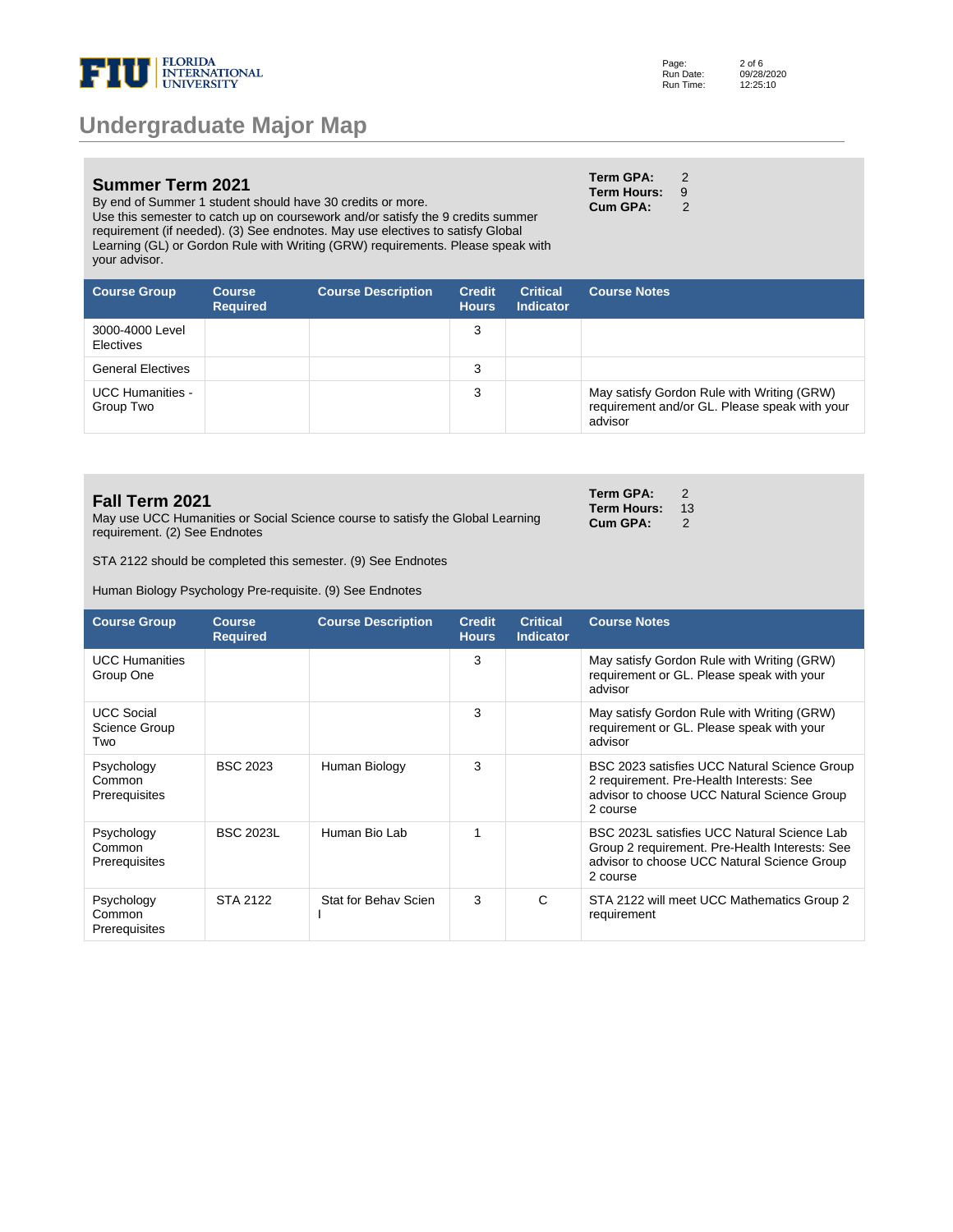

### **Spring Term 2022**

May use general electives to satisfy Global Learning (GL) or Gordon Rule with Writing (GRW) requirements. Please speak with your advisor

|      | Term GPA:       | 2  |
|------|-----------------|----|
|      | Term Hours:     | 12 |
| ting | <b>Cum GPA:</b> | 2  |

| <b>Course Group</b>                                       | <b>Course</b><br><b>Required</b> | <b>Course Description</b>   | <b>Credit</b><br><b>Hours</b> | <b>Critical</b><br>Indicator | <b>Course Notes</b>                                                                           |
|-----------------------------------------------------------|----------------------------------|-----------------------------|-------------------------------|------------------------------|-----------------------------------------------------------------------------------------------|
| <b>General Electives</b>                                  |                                  |                             | 3                             |                              |                                                                                               |
| Psychology<br>Career<br>Development                       | <b>PSY 3024</b>                  | Psych Career<br>Development | 2                             | C                            | This course has a prerequisite of PSY 2012                                                    |
| <b>UCC Natural</b><br>Science Group<br>One                |                                  |                             | 3                             |                              | Pre-Health Interests: See advisor to choose<br><b>UCC Natural Science Group 1 requirement</b> |
| <b>UCC Natural</b><br>Science Group<br><b>One</b>         |                                  |                             | 1                             |                              | Pre-Health Interests: See advisor to choose<br>UCC Natural Science Lab- Group 1               |
| Psychology<br>Research<br>Sequence -<br><b>Statistics</b> | PSY 3211                         | Psych<br>Methods/Analysis I | 3                             | C                            | This course has a prerequisite of Statistics I                                                |

| <b>Summer Term 2022</b>                                                               | Term GPA:            |  |
|---------------------------------------------------------------------------------------|----------------------|--|
|                                                                                       | <b>Term Hours: 9</b> |  |
| By end of Summer 2 student should have 60 credits or more.                            | Cum GPA:             |  |
| Should have met math requirement for major.                                           |                      |  |
| Use this semester to catch up on coursework and/or satisfy the 9 credits summer       |                      |  |
| requirement (if needed). (3) See endnotes                                             |                      |  |
| May use general electives to satisfy Global Learning (GL) or Gordon Rule with Writing |                      |  |
| (GRW) requirements. Please speak with your advisor.                                   |                      |  |

May use general electives to satisfy Civics Literacy. (6) See Endnote. Please speak with your advisor

| <b>Course Group</b>          | <b>Course</b><br><b>Required</b> | <b>Course Description</b> | <b>Credit</b><br><b>Hours</b> | <b>Critical</b><br><b>Indicator</b> | <b>Course Notes</b> |
|------------------------------|----------------------------------|---------------------------|-------------------------------|-------------------------------------|---------------------|
| 3000-4000 Level<br>Electives |                                  |                           | 3                             |                                     |                     |
| <b>General Electives</b>     |                                  |                           | 3                             |                                     |                     |
| <b>General Electives</b>     |                                  |                           | 3                             |                                     |                     |

#### **Fall Term 2022**

All of UCC should be completed by end of this semester. PSY 3215 should be completed after this semester.

| Term GPA:          | 2  |
|--------------------|----|
| <b>Term Hours:</b> | 13 |
| <b>Cum GPA:</b>    | 2  |

| <b>Course Group</b>                                                | <b>Course</b><br><b>Required</b> | <b>Course Description</b>    | <b>Credit</b><br><b>Hours</b> | <b>Critical</b><br><b>Indicator</b> | <b>Course Notes</b>                                                              |
|--------------------------------------------------------------------|----------------------------------|------------------------------|-------------------------------|-------------------------------------|----------------------------------------------------------------------------------|
| <b>General Electives</b>                                           |                                  |                              | 3                             |                                     |                                                                                  |
| <b>General Electives</b>                                           |                                  |                              | 3                             |                                     |                                                                                  |
| Industrial -<br>Organization Trac                                  | <b>INP 3004</b>                  | Intro. Ind/Org Psy           | 3                             |                                     | I-O required course; satisfies upper division<br>psychology elective requirement |
| Psychology<br>Research<br>Sequence -<br>Research<br><b>Methods</b> | <b>PSY 3215</b>                  | Psych<br>Methods/Analysis II | 4                             | C                                   | This course has a prerequisite of PSY 3211                                       |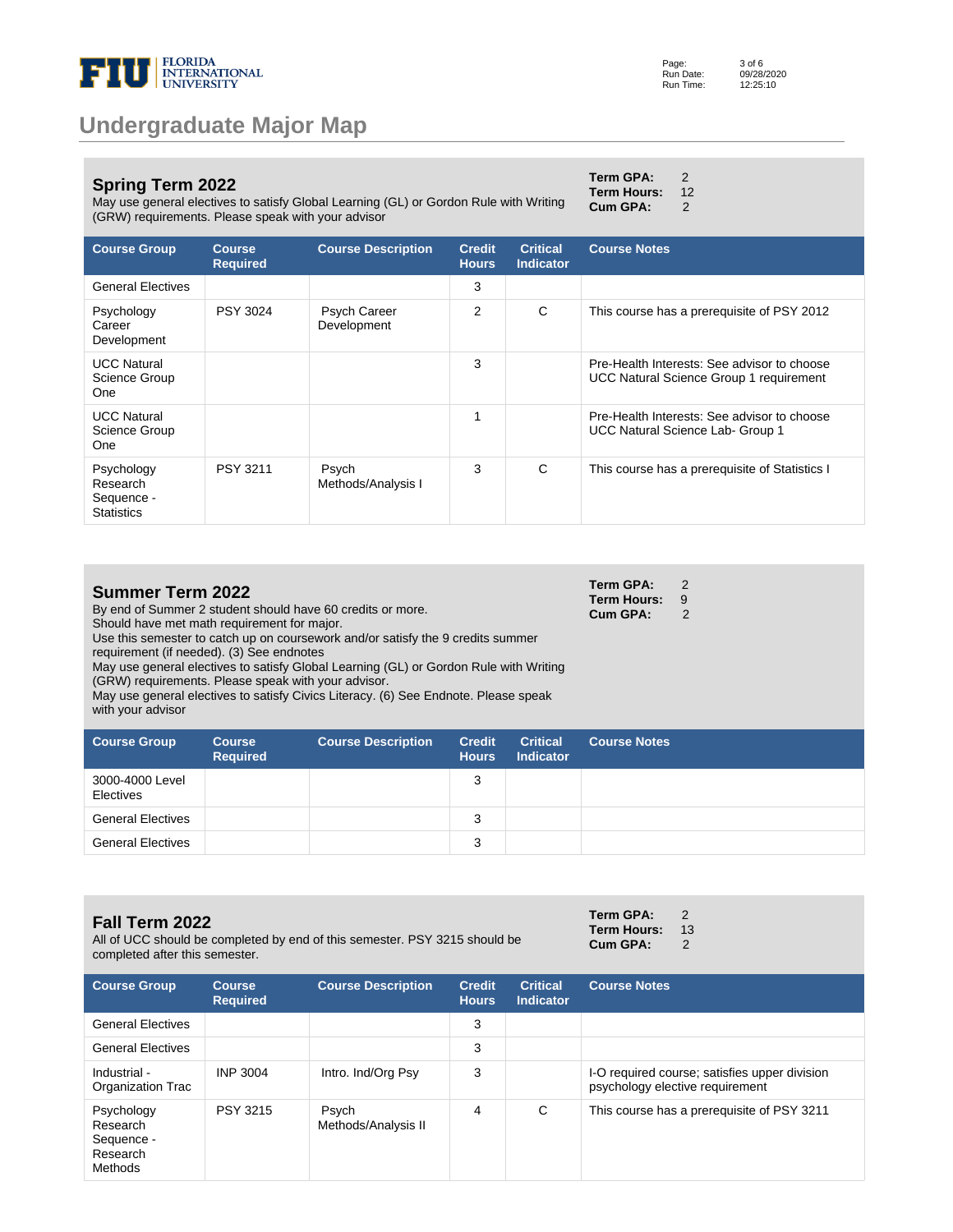

### **Spring Term 2023**

Should have earned 9 elective credits through coursework outside the major.

May use one 3000-4000 Level Elective to satisfy the Global Learning requirement. (2) See Endnotes

May use general electives to satisfy Global Learning (GL) or Gordon Rule with Writing (GRW) requirements. Please speak with your advisor.

| <b>Course Group</b>           | <b>Course</b><br><b>Required</b> | <b>Course Description</b> | <b>Credit</b><br><b>Hours</b> | <b>Critical</b><br><b>Indicator</b> | <b>Course Notes</b>                                             |
|-------------------------------|----------------------------------|---------------------------|-------------------------------|-------------------------------------|-----------------------------------------------------------------|
| Psychology Area<br>C: Applied | <b>INP 4313</b>                  | Organization Psych        | 3                             |                                     | Satisfies Psychology Area C                                     |
| <b>General Electives</b>      |                                  |                           | 3                             |                                     |                                                                 |
| 3000-4000 Level<br>Electives  |                                  |                           | 3                             |                                     |                                                                 |
| Psychology Areas              |                                  |                           | 3                             |                                     | Choose from an area not already satisfied: A, B,<br>$D.$ or $E$ |
| Psychology Areas              |                                  |                           | 3                             |                                     | Choose from an area not already satisfied: A, B,<br>$D.$ or $E$ |

### **Summer Term 2023**

**Fall Term 2023**

Use this semester to catch up on coursework and/or satisfy the 9 credits summer requirement (if needed). (3) See Endnotes

Apply for Spring Graduation. Please speak with your advisor.

| Term GPA:          | 2  |
|--------------------|----|
| <b>Term Hours:</b> | 12 |
| <b>Cum GPA:</b>    | 2  |

**Term GPA:** 2 **Cum GPA:** 2

| <b>Course Group</b>               | <b>Course</b><br><b>Required</b> | <b>Course Description</b> | <b>Credit</b><br><b>Hours</b> | <b>Critical</b><br><b>Indicator</b> | <b>Course Notes</b>                                                              |
|-----------------------------------|----------------------------------|---------------------------|-------------------------------|-------------------------------------|----------------------------------------------------------------------------------|
| Psychology Areas                  |                                  |                           | 3                             |                                     | Choose from an area not already satisfied: A, B,<br>$D.$ or $E$                  |
| Psychology Areas                  |                                  |                           | 3                             |                                     | Choose from an area not already satisfied: A, B,<br>$D.$ or $E$                  |
| Industrial -<br>Organization Trac | INP 4203                         | Personnel<br>Psychology   | 3                             |                                     | I-O required course; satisfies upper division<br>psychology elective requirement |
| Senior Seminar                    | <b>PSY 4931</b>                  | Senior Seminar            | 3                             | С                                   | I-O Topic must be selected; This course has a<br>prerequisite of PSY 3215        |

| Term GPA:   | 2  |
|-------------|----|
| Term Hours: | 15 |
| Cum GPA:    | 2  |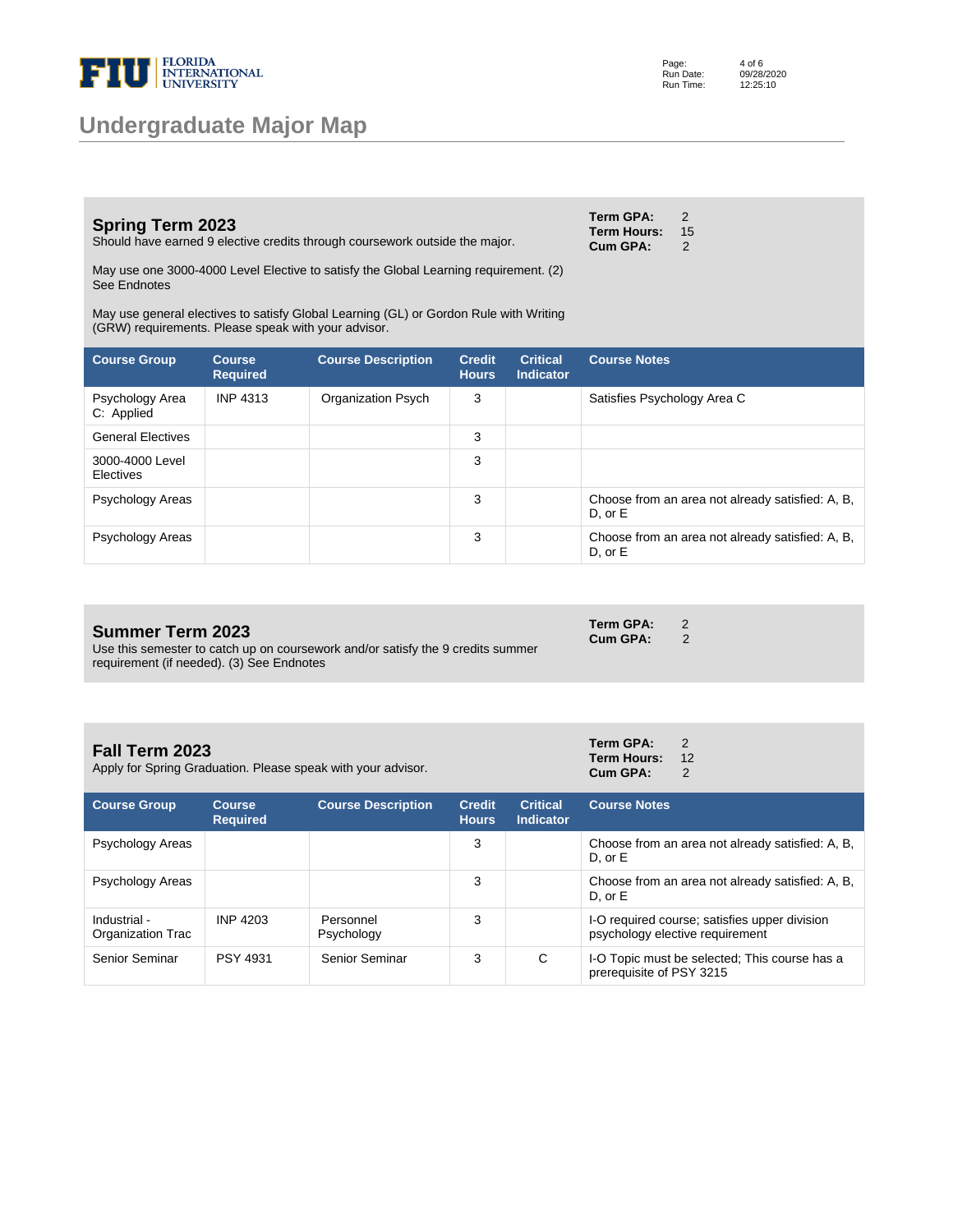

| <b>Spring Term 2024</b>                                     | <b>Term GPA:</b>      |  |
|-------------------------------------------------------------|-----------------------|--|
|                                                             | <b>Term Hours: 12</b> |  |
| Senior Seminar should be completed.                         | Cum GPA:              |  |
| Final graduation check before the end of drop/add deadline. |                       |  |
|                                                             |                       |  |

May use general electives to satisfy Global Learning (GL) or Gordon Rule with Writing (GRW) requirements (if needed). Please speak with your advisor

| <b>Course Group</b>                | <b>Course</b><br><b>Required</b> | <b>Course Description</b> | <b>Credit</b><br><b>Hours</b> | <b>Critical</b><br><b>Indicator</b> | <b>Course Notes</b>                       |
|------------------------------------|----------------------------------|---------------------------|-------------------------------|-------------------------------------|-------------------------------------------|
| Psychology 3000-<br>4000 Level Ele |                                  |                           | 3                             |                                     | Choose 1: INP 4210, SOP 4745, or PSY 4302 |
| <b>General Electives</b>           |                                  |                           | 3                             |                                     |                                           |
| <b>General Electives</b>           |                                  |                           | 3                             |                                     |                                           |
| <b>General Electives</b>           |                                  |                           | 3                             |                                     |                                           |

#### **Summer Term 2024**

Use this semester to catch up on coursework and/or satisfy the 9 credits summer requirement (if needed). (3) See Endnotes

### **General Requirements**

GENERAL UNIVERSITY REQUIREMENTS

See your Panther Degree Audit (PDA) for a real-time update on your academic career progress and additional information on University and major requirements at http://my.fiu.edu.

(1) UCC: Students must meet the University Core Curriculum (UCC) requirements. https://exploratory.fiu.edu/wp-content/uploads/sites/76/2017/08/University\_Core\_Curriculum\_2015.pdf

(2) Global Learning: Freshmen entering FIU Summer B 2010 or later must take at least two Global Learning (GL) designated courses at FIU. See http://goglobal.fiu.edu. Courses must be:

- 1 GL foundation course (from the University Core Curriculum), which must be taken within the first 60 credits.

- 1 GL discipline-specific course (3000/4000 level)

(3) Summer Hours Requirement: All students entering FIU or any university within the State University System (SUS) of Florida with fewer than 60 credit hours are required to earn at least nine credit hours prior to graduation by attending one or more summer terms at a university in the SUS.

(4) Gordon Rule: All Gordon Rule courses (i.e., English Composition and Math) must be completed with a minimum grade of "C" This requirement must be fulfilled within the first 60 credits.

(5) Foreign Language Requirement for Graduation (FLENT/FLEX): A student who did not complete two years of the same foreign language in high school or at a post-secondary institution must successfully complete 8-10 credit hours of instruction in one foreign language prior to graduation. Exceptions include appropriate CLEP, AP, IB, TOEFL, or transfer credit. Contact your advisor for more information.

(6) Postsecondary Civic Literacy (CL): Students must demonstrate understanding of American Civics via completed course work or test credit. Consult with an advisor to determine the best option for satisfying this

**Term GPA:** 2 **Cum GPA:** 2